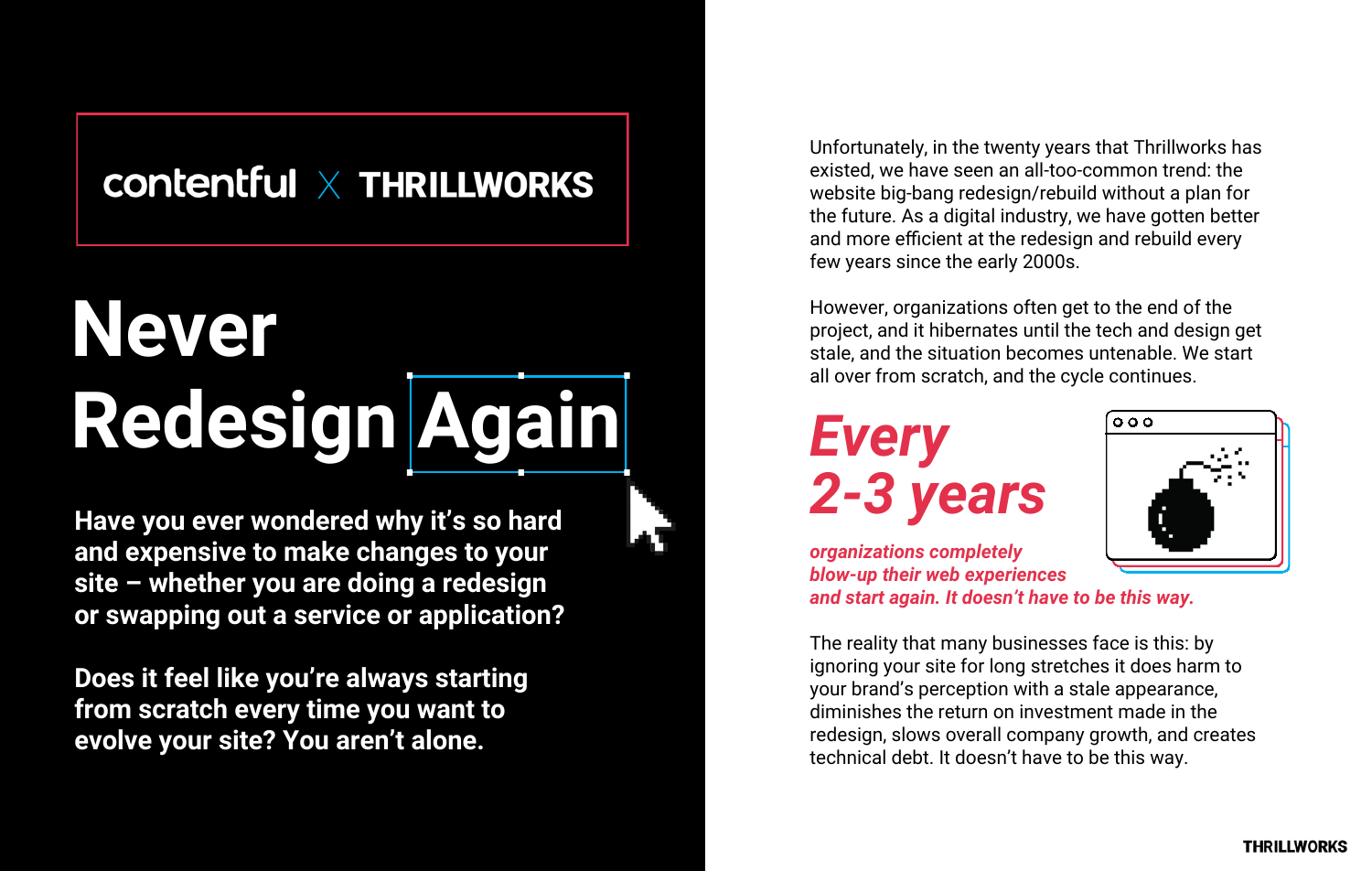

### **Solution: Use Contentful Effectively**

The tools you use for your websites and how they are implemented will directly affect your ability to make meaningful changes quickly. Investing in Contentful as a headless CMS is an important first step in the right direction, but how you wield the weapons at your disposal is just as important as how sharp they are. When creating your digital systems and governance, it's essential to avoid the need for a future state big-bang rebuild and redesign. es<br>re.<br>IS

With Contentful the most effective way is to design a digital ecosystem that enables rapid change, ensuring your digital channels are always at peak performance. An agile solution to the big-bang problem lies in **three key areas:**



# *Don't just do agile design & development; build a long-lasting agile product. "*

**THRILLWORKS**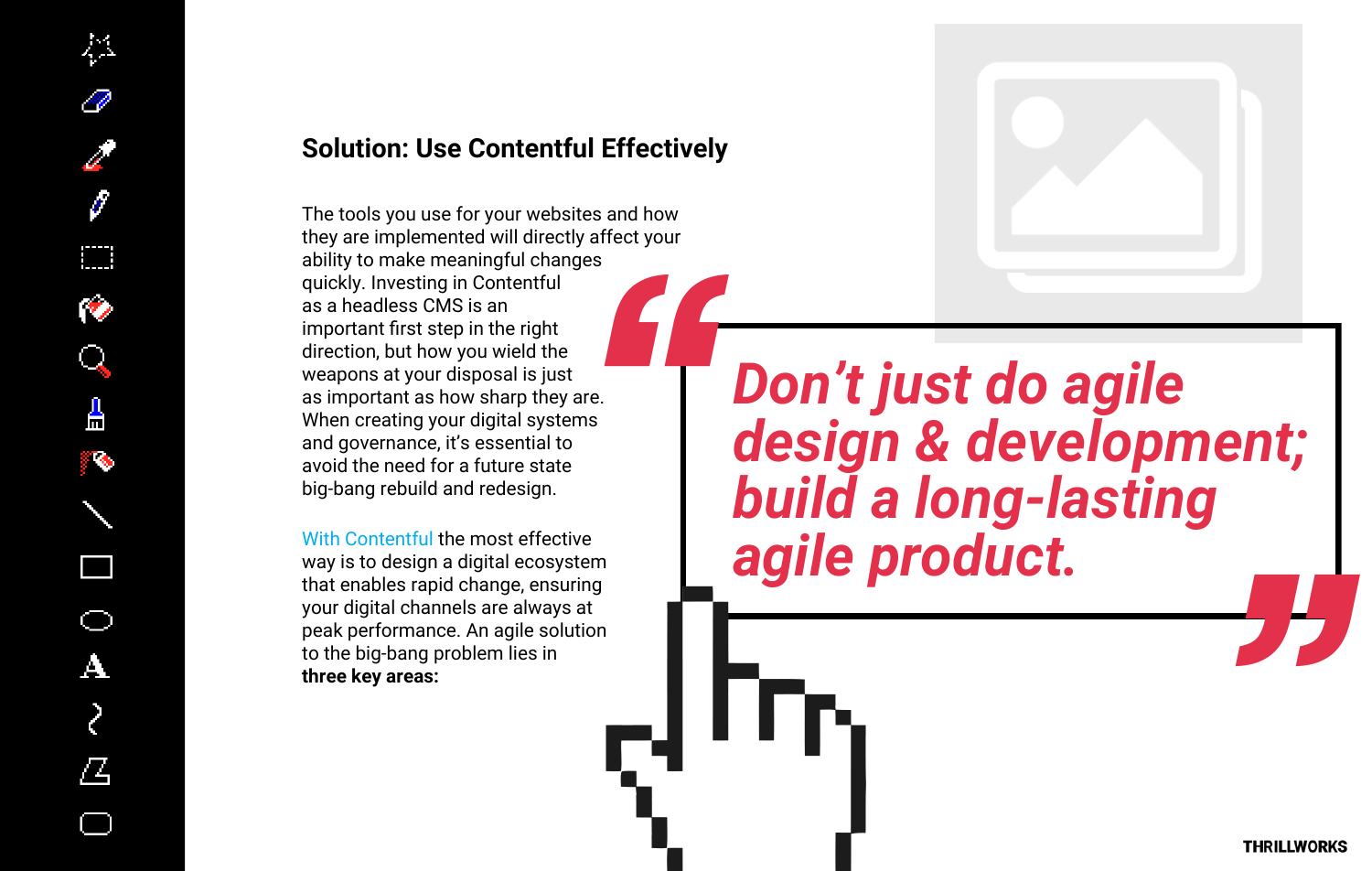#### **Iterative Approach Build-Measure-Learn (BML) Effective DesignOps & DevOps**





Maybe it's obvious but it needs to be said. Taking an approach of a business of continuous improvement across all areas of your digital channels from strategy, to design and tech, will increase the long-term effectiveness of your digital investments.

Companies that embrace the idea of constant design and technical evolution fare much better in the marketplace. This kind of governance from the executive leadership level down through the organization is key to success.

Using Contentful as your content architecture enables your company to rapidly change content and content models to service all your digital channels. But having an effective process to understand what to change with the resources you have available can be challenging.

With an iterative mindset and a scientifically grounded BML process, you use real data and insights to constantly ensure top performance. The sooner you get to market and start this process, the more effective your digital channels will be.



When the rubber hits the road and you build your omni-channel digital ecosystem, you need a tool as flexible as Contentful as the foundation. In the areas of design and development a highly aligned modular component-based system should be put in place to allow for rapid low-risk change.

Lean and effective organizations today implement global design systems and codebased reusable component libraries. This allows them to control black-boxed components so that changes can happen in hours, not days or weeks.